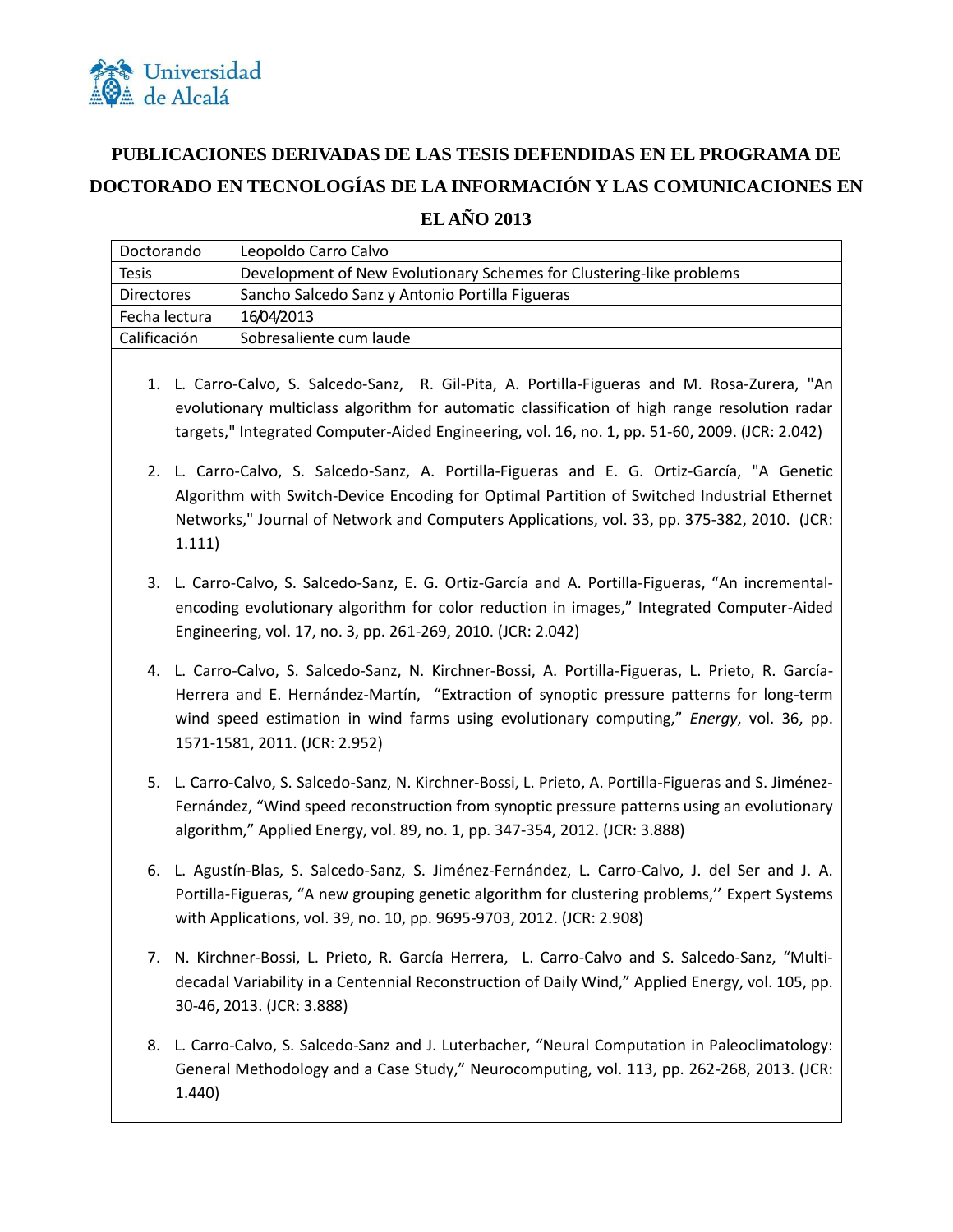

| Doctorando        | Javier del Ser Lorente                                                   |
|-------------------|--------------------------------------------------------------------------|
| <b>Tesis</b>      | Study and Development of Advanced Meta-Heuristic Approaches for Resource |
|                   | Allocation in Intelligent Communication Systems.                         |
| <b>Directores</b> | Sancho Salcedo Sanz y Antonio Portilla Figueras                          |
| Fecha lectura     | 15/05/2013                                                               |
| Calificación      | Sobresaliente cum laude                                                  |

- 1. J. del Ser, N. Bilbao, S. Gil, M. Matinmikko and S. Salcedo-Sanz, "Iterative Power and Subcarrier Allocation in Rate-Constrained Orthogonal Multicarrier Downlink Systems based on Hybrid Harmony Search Heuristics" Engineering Applications of Artificial Intelligence, vol. 24, no. 5, pp. 748-756, 2011. (JCR: 1.444)
- 2. D. Manjarres, J. Del Ser, S. Gil-López, M. Vechio, I. Landa-Torres, S. Salcedo-Sanz and R. López-Valcarce, "On the design of a novel two-objective harmony search approach for distance- and connectivity-based localization in wireless sensor networks," Engineering Applications of Artificial Intelligence, vol. 26, pp. 669-676, 2013 . (JCR: 1.444)
- 3. S. Salcedo-Sanz, D. Manjarres, A. Pastor-Sánchez, J. Del Ser and A. Portilla-Figueras, "One-way urban traffic reconfiguration using a multi-objective Harmony Search approach," Expert Systems with Applications, vol. 40, pp. 3341-3350, 2013. (JCR: 2.908)
- 4. S. Salcedo-Sanz, J. del Ser and Z. W. Geem, "An Island Grouping Genetic Algorithm for Fuzzy Partitioning Problems", The Scientific World Journal, vol. 2014, Article ID 916371, 2014. (JCR: 1.730)
- 5. S. Salcedo-Sanz, A. Pastor-Sánchez, J. del Ser, L. Prieto and Z. W. Geem, "A Coral Reefs Optimization algorithm with Harmony Search operators for accurate wind speed prediction", Renewable Energy, vol. 75, pp. 93-101, 2015. (JCR: 2.226)
- 6. L. Cuadra, S. Salcedo-Sanz, J. del Ser, S. Jiménez-Fernández and Z. W. Geem, "A Critical Review of Robustness in Power Grids Using Complex Networks Concepts", Energies, vol. 8, no. 9, pp. 9211-9265 , 2015. (JCR: 2.072)

| Doctorando        | Sergio Álvarez Pardo                                                        |
|-------------------|-----------------------------------------------------------------------------|
| <b>Tesis</b>      | Vision-based traffic monitoring system with hierarchical camera calibration |
| <b>Directores</b> | Miguel Ángel Sotelo y David Fernández Llorca                                |
| Fecha lectura     | 05/2013                                                                     |
| Calificación      | Sobresaliente cum laude                                                     |
|                   |                                                                             |

1. D. F. Llorca, I. G. Daza, S. Álvarez, A. Martínez-Hellín, M. A. Sotelo. **Parking assistance system for leaving perpendicular parking lots: experiments in daytime/nighttime conditions**, IEEE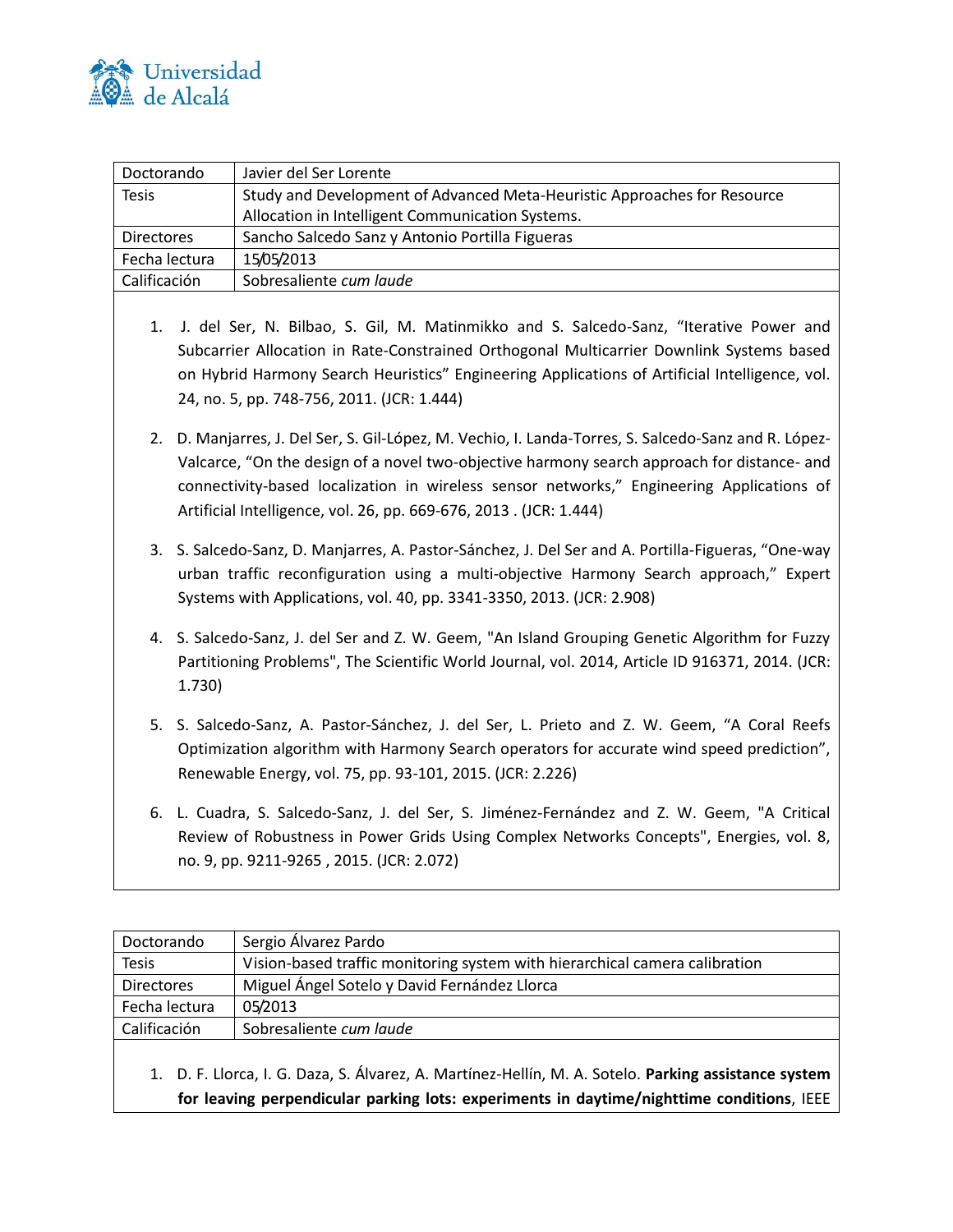

Intelligent Transportation Systems Magazine (2014).

- 2. S. Álvarez, D. F. Llorca, M. A. Sotelo. **Hierarchical Camera Auto-calibration for Traffic Surveillance Systems**, Expert Systems with Applications (2013).
- 3. S. Álvarez, M. A. Sotelo, M. Ocaña, D. F. Llorca, I. Parra, **Perception advances in outdoor vehicle detection for automatic cruise control**, Robotica (2010).
- 4. D. F. Llorca, M. A. Sotelo, I. Parra, J. E. Naranjo, M. Gavilán, S. Álvarez, **An Experimental study on pitch compensation in pedestrian detection systems for collision avoidance and mitigation**, IEEE Transactions on Intelligent Transportation Systems, Vol. 10, no. 3, 469-474 (2009).

| Doctorando        | Carlos Alberto Bazán Prieto                                                   |
|-------------------|-------------------------------------------------------------------------------|
| <b>Tesis</b>      | Compresión de señales electroencefalográficas con sistemas de tasa múltiple y |
|                   | calidad bajo demanda                                                          |
| <b>Directores</b> | Manuel Blanco Velasco y Julián Cárdenas Barrera                               |
| Fecha lectura     | 12/06/2013                                                                    |
| Calificación      | Sobresaliente cum laude                                                       |
|                   |                                                                               |

- 1. C. Bazán Prieto, Manuel Blanco Velasco, J. Cárdenas Barrera y F. Cruz Roldán, " Retained energy-based coding for EEG signals ", Medical Engineering and Physics, vol. 34, nº 7, pp. 892-899, 2012. (JCR: 1.779)
- 2. C. Bazán Prieto, Manuel Blanco Velasco, J. Cárdenas Barrera y F. Cruz Roldán, " Analysis of tractable distortion metrics for EEG compression applications", Physiological Measurement, vol. 33, nº 7, pp. 1237-1247, 2012. (JCR: 1.496)

| Doctorando        | Rubén Buendía López                                                           |
|-------------------|-------------------------------------------------------------------------------|
| <b>Tesis</b>      | Improvements in Bioimpedance Spectroscopy Data Analysis: Artifact Correction, |
|                   | Cole Parameters, and Body Fluid Estimation                                    |
| <b>Directores</b> | Roberto Gil Pita y Fernando Seoane Martínez                                   |
| Fecha lectura     | 4/10/2013                                                                     |
| Calificación      | Sobresaliente cum laude                                                       |

- 1. Rubén Buendía López, Fernando Seoane,Kay Lindecrantz, I Bosaesus, Roberto Gil Pita, G Johannsson, L. Ellegard, LC Ward, "Estimation of body fluids with bioimpedance spectroscopy: state of the art methods and proposal of novel methods", *Physiological Measurement*, 36, pp. 2171-2187, 2015. **JCR: 1,808** (2014 Impact Factor), posición 36 de 76 en Engineering, Biomedical (**Q2**).
- 2. Rubén Buendía, F. Seoane, I. Bosaeus, R. Gil-Pita, G. Johannsson, L. Ellegard, K. Lindecrantz, "Robustness study of the different immittance spectra and frequency ranges in bioimpedance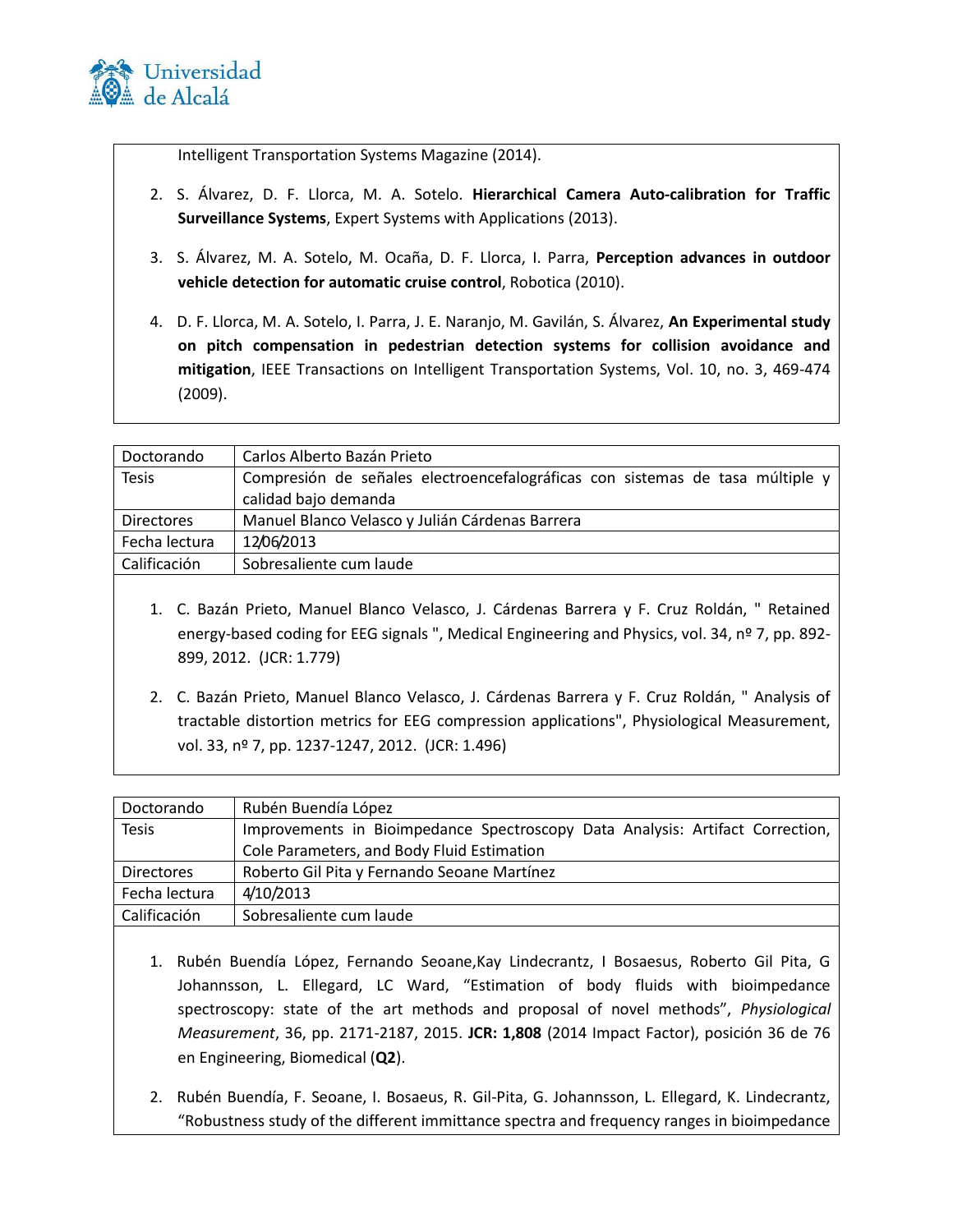

spectroscopy analysis for assessment of total body composition", *Physiological measurement*, 35 (7), pp. 1373-1395, 2014. **JCR: 1,808** (2014 Impact Factor), posición 36 de 76 en Engineering, Biomedical (**Q2**). 5 citas en ResearcherID, 6 citas en Google Scholar.

- 3. F. Seoane, I. Mohino, J. Ferreira, L. Álvarez, Rubén Buendía, D. Ayllon, C. Llerena, R. Gil-Pita, "Wearable Biomedical Measurement Systems for Assessment of Mental Stress of Combatants in Real Time", Sensors, 14 (4), pp. 7120-7141, 2014. **JCR: 2,245** (2014 Impact Factor), posición 10 de 56 en Instruments and Instrumentation (**Q1**). 14 citas en ResearcherID, 24 citas en Google Scholar.
- 4. F. Seoane, J. Ferreira, L. Álvarez, Rubén Buendía, D. Ayllon, C. Llerena, R. Gil-Pita, "Sensorized Garments and Textrode-Enabled Measurement Instrumentation for Ambulatory Assessment of the Autonomic Nervous System Response in the ATREC Project", Sensors, 13 (7), pp. 8997- 9015, 2013. **JCR: 2,048** (2013 Impact Factor), posición 10 de 56 en Instruments and Instrumentation (**Q1**). 7 citas en ResearcherID, 13 citas en Google Scholar.
- 5. Rubén Buendía, Paco Bogónez-Franco, Lexa Nescolarde, Fernando Seoane, "Influence of electrode mismatch on Cole parameter estimation from Total Right Side Electrical Bioimpedance Spectroscopy measurements". *Medical Engineering & Physics* (Elsevier) 34, pp. 1024–1028, 2012. **JCR: 1,779** (2012 Impact Factor), posición 34 de 79 en Biomedical Engineering (**Q2**), 4 citas en ResearcherID, 7 citas en Google Scholar.
- 6. Ruben Buendía, Fernando Seoane, Roberto Gil Pita, "Experimental validation of a method for removing the capacitive leakage artefact from electrical bioimpedance spectroscopy measurements". *Measurements Science and Technology* (IOP Publishing) 21 (2010) 115802 (8pp). **JCR: 1,350** (2010 Impact Factor), Posición 20 de 87 en Engineering Multidisciplinar (**Q1**). 9 citas en ResearcherID, 18 citas en Google Scholar.
- 7. Ruben Buendía, Roberto Gil Pita, Fernando Seoane, "Cole Parameter Estimation from the Modulus of the Electrical Bioimpeadance for Assessment of Body Composition. A Full Spectroscopy Approach", *Journal of Electrical Bioimpedance*, vol. 2, (2011) pp. 72-78. 1 cita en ResearcherID, 23 citas en Google Scholar.

| Doctorando        | Juan Eulogio Sánchez García                                                      |
|-------------------|----------------------------------------------------------------------------------|
| <b>Tesis</b>      | Cost based optimization for strategic mobile radio access network planning using |
|                   | metaheuristics                                                                   |
| <b>Directores</b> | Antonio Portilla Figueras y Sancho Salcedo Sanz                                  |
| Fecha lectura     | 14/11/2013                                                                       |
| Calificación      | Sobresaliente cum laude                                                          |
|                   |                                                                                  |

1. Ahmadzadeh, J. E. Sánchez-García, B. Saavedra-Moreno, A. Portilla-Figueras and S. Salcedo-Sanz, "Capacity estimation algorithm for simultaneous support of multi-class traffic services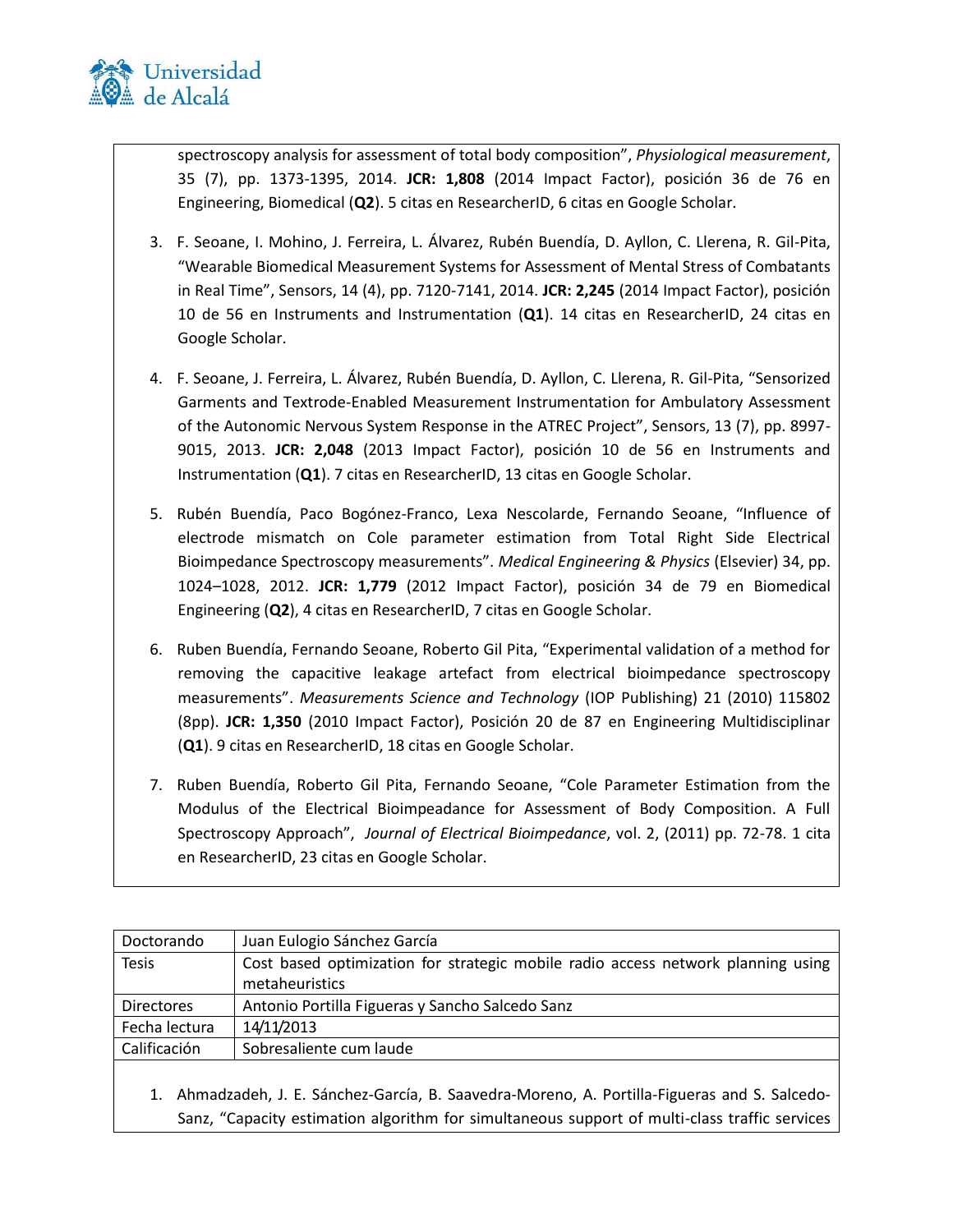

in mobile WiMAX", Computer Communications, vol. 35, no. 1, pp. 109-119, 2012. (JCR: 0.815)

- 2. S. Salcedo-Sanz, J. E. Sánchez-García, J. A. Portilla-Figueras, S. Jimenez-Fernandez and A. M. Ahmadzadeh, "A Coral-Reefs Optimization algorithm for the optimal service distribution problem in mobile radio access networks," Transactions on Emergent Telecommunication Technologies, vol. 25, no. 11, pp. 1057-1069, 2014. (JCR: 1.049)
- 3. J. E. Sánchez-García, J. A. Portilla-Figueras and S. Salcedo-Sanz, "2G/3G CONNET: An educational software for teaching 2G/3G mobile communications to engineering students," Computer Applications in Engineering Education, vol.23, no. 1, pp. 1-12, 2015. (JCR: 0.333)

| Doctorando        | Itziar Landa Torres                                                               |
|-------------------|-----------------------------------------------------------------------------------|
| <b>Tesis</b>      | Grouping Harmony Search: principles, novel adaptations and practical applications |
| <b>Directores</b> | Sancho Salcedo Sanz y Sergio Gil López                                            |
| Fecha lectura     | 19/11/2013                                                                        |
| Calificación      | Sobresaliente cum laude                                                           |
|                   |                                                                                   |

- 1. I. Landa-Torres, S. Salcedo-Sanz, S. Gil-López, J. del Ser-Lorente and J. A. Portilla-Figueras, "A novel grouping Harmony Search algorithm for the multiple-type access node location problem," Expert Systems with Applications, vol. 39, no. 5, pp. 5262-5270, 2012. (JCR: 2.908)
- 2. I. Landa-Torres, J. del Ser-Lorente, S. Salcedo-Sanz, S. Gil-López and J. A. Portilla-Figueras, "A comparative study of two hybrid grouping evolutionary techniques for the capacitated pmedian problem," Computers & Operations Research, vol. 39, no. 9, pp. 2214-2222, 2012. (JCR: 2.116)
- 3. I. Landa-Torres, E. G. Ortiz-García, S. Salcedo-Sanz, M. J. Segovia-Vargas, S. Gil-López, M. Miranda, J. M. Leiva-Murillo and J. Del Ser, "Evaluating the internationalization success of companies through a hybrid grouping Harmony Search - Extreme Learning Machine approach,'' IEEE Journal on Selected Topics in Signal Processing, vol. 6, no. 4, pp. 388-397, 2012. (JCR: 2.647)
- 4. I. Landa-Torres, S. Gil-Lopez, J. Del Ser, S. Salcedo-Sanz, D. Manjarrés and A. Portilla-Figueras, "Efficient citywide planning of open WiFi access networks using novel grouping harmony search heuristics," Engineering Applications of Artificial Intelligence, vol. 26, 1024-1030, 2013. (JCR: 1.444)
- 5. I. Landa-Torres, D. Manjarrés, S. Salcedo-Sanz, S. Gil-López and J. Del Ser, "A multi-objective grouping harmony search algorithm for the optimal distribution of 24-hour medical emergency units," Expert Systems with Applications, vol. 40, pp. 2343-2349, 2013. (JCR: 2.908)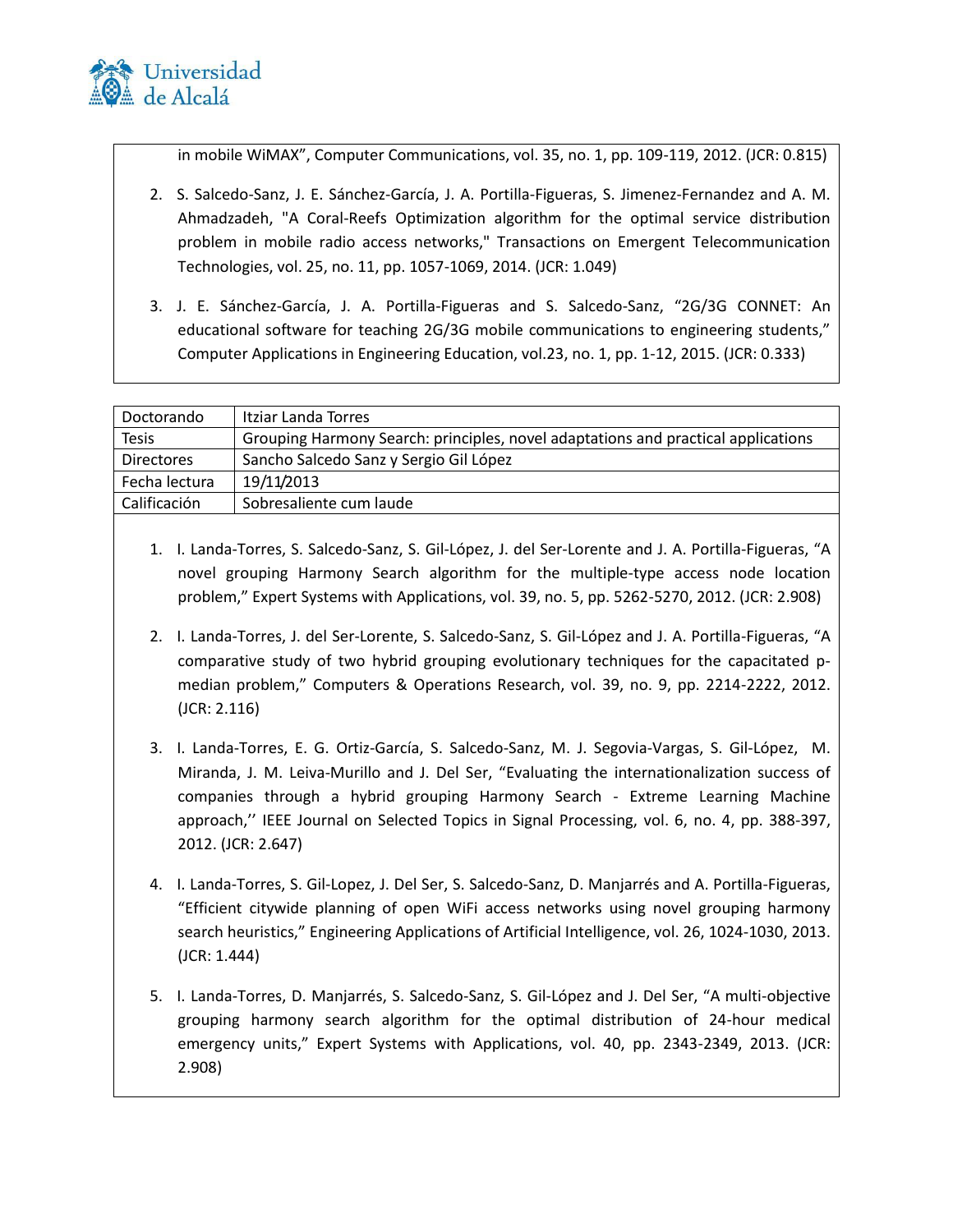

| Doctorando        | Susel Fernández Melián                                              |
|-------------------|---------------------------------------------------------------------|
| <b>Tesis</b>      | Contribución a la alineación de ontologías utilizando lógica difusa |
| <b>Directores</b> | Juan Ramón Velasco Pérez e Iván Marsá Maestre                       |
| Fecha lectura     | 27/11/2013                                                          |

1. Fernandez, S., Marsa-Maestre, I., Velasco, J. R., & Alarcos, B. (2013). Ontology alignment architecture for semantic sensor web integration. Sensors, 13(9), 12581-12604.

2. Fernandez, S., Hadfi, R., Ito, T., Marsa-Maestre, I., & Velasco, J. R. (2016). Ontology-based architecture for intelligent transportation systems using a traffic sensor network. Sensors, 16(8), 1287.

3. Fernandez, S., & Ito, T. Semantic Integration of Sensor Data with SSN Ontology in a Multi-Agent Architecture for Intelligent Transportation Systems. IEICE TRANSACTIONS on Information and Systems, 100(12), 2915-2922.

| David Ayllón Álvarez                                        |
|-------------------------------------------------------------|
| Speech Enhancement Algorithms for Audiological Applications |
| Roberto Gil Pita y Manuel Rosa Zurera                       |
| 29/11/2013                                                  |
| Sobresaliente cum laude                                     |
|                                                             |

- 1. David Ayllón-Álvarez, H. Sanchez-Hevia, R. Gil Pita, M. Utrilla-Manso, M. Rosa-Zurera, "Indoor Blind Localization of Smartphones by means of Sensor Data Fusion", *IEEE Transactions on Instrumentation and Measurement* vol. 65 no. 4, pp. 783-794, 2016. **JCR: 1,808** (2015 Impact Factor), posición 19 de 56 en Instruments & Instrumentation (**Q2**). 1 citas en Google Scholar,
- 2. R. Gil-Pita, David Ayllón-Álvarez, J. Ranilla, C. Llerena-Aguilar, I. Diaz, "A Computationally Efficient Sound Environment Classifier for Hearing Aids", *IEEE Transactions on Biomedical Engineering* vol. 62, pp. 2358-2368, 2014. **JCR: 2,468** (2015 Impact Factor), posición 22 de 76 en Engineering, Biomedical (**Q2**). 5 citas en Google Scholar,
- 3. David Ayllón-Álvarez, M. Rosa-Zurera, M. Utrilla-Manso, R. Gil-Pita, "An evolutionary algorithm to optimize the microphone array configuration for speech acquisition in vehicles", *Engineering Applications of Artificial Intelligence* vol. 34, pp. 37-44, 2014. **JCR: 2,207** (2014 Impact Factor), posición 12 de 83 en Engineering, Multidisciplinary (**Q1**). 2 citas en ResearcherID, 3 cita en Google Scholar,
- 4. David Ayllón, Roberto Gil-Pita, Manuel Rosa Zurera, "Rate-constrained source separation for speech enhancement in wireless-communicated binaural hearing aids", *EURASIP Journal on Advances in Signal Processing*, vol. 2013:187, 2013. **JCR: 0,808** (2013 Impact Factor), posición 164 de 247 en Engineering, Electrical and Electronic (**Q3**). 6 citas en Google Scholar.